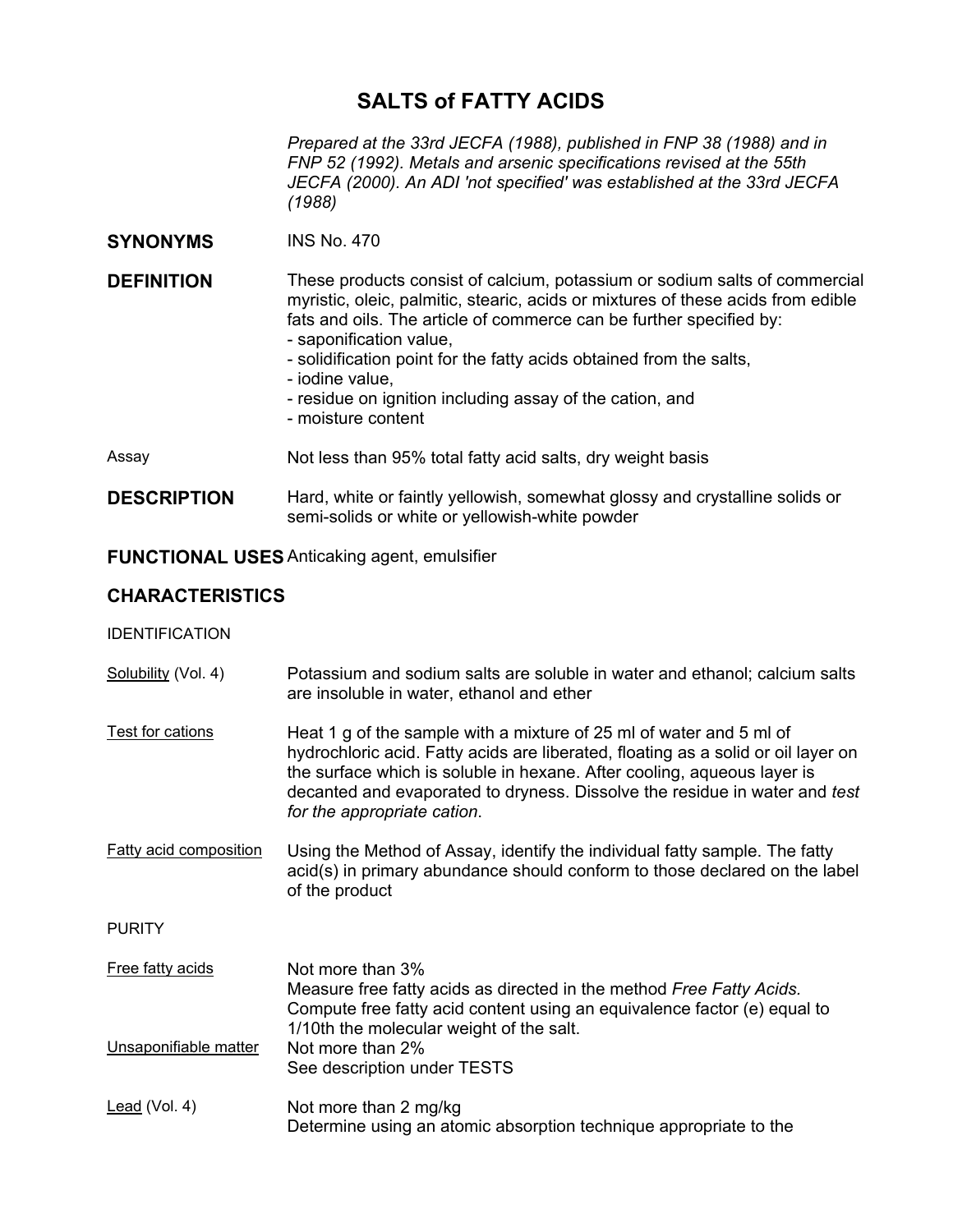specified level. The selection of sample size and method of sample preparation may be based on the principles of the method described in Volume 4, "Instrumental Methods."

# **TESTS**

#### PURITY TESTS

Unsaponifiable matter Unsaponifiable matter is the whole of the products present in a fatty substance which, after saponification thereof with an alkaline hydroxide and extraction by a specified solvent, remains non-volatile under defined conditions of the test.

> It includes lipids of natural origin such as sterols, higher aliphatic alcohols, pigments and hydrocarbons as well as any foreign matter non-volatile at 103° which may be present.

Weigh to the nearest 0.01 g about 5 g of the well-mixed sample into a 250 ml round-bottomed flask. Add 50 ml of approximately 0.5N potassium hydroxide solution and some pumice, attach a reflux condenser, and boil gently for 1 h. Stop heating. Add 100 ml of distilled water through the top of the condenser and swirl.

After cooling, transfer the solution to a separatory funnel. Rinse the flask and the pumice several times with diethyl ether (100 ml in all) and pour this into the separatory funnel. Stopper and shake vigorously for 1 min, periodically releasing pressure by inverting the separating funnel and opening the stopcock.

Allow to stand until there is complete separation of the two phases. Then draw off the soap solution as completely as possible into a second separating funnel.

Extract the aqueous ethanolic soap solution twice more, each time in the same way with 100 ml of diethyl ether. Combine the three ether extracts in one separating funnel containing 40 ml of water.

Gently rotate the separating funnel containing the combined extracts and the 40 ml water. Violent agitation at this stage may result in troublesome emulsions. Allow the layers to separate completely and draw off the lower aqueous layer. Wash the ethereal solution twice more with 40 ml portions of water, shaking vigorously each time and discarding the lower aqueous layers after separation. Draw off each washing solution up to 2 ml, then rotate the separating funnel around its axis, wait some min to give the last remainders the opportunity for collection and draw off the collected remainders, close stopcock when ether starts to pass the bore of the stopcock.

Wash the ethereal solution successively with 40 ml of 0.5 N potassium hydroxide solution, 40 ml of water, and again with 40 ml of potassium hydroxide solution, then at least twice more with 40 ml of water. Continue to wash with water until the wash-water no longer gives a pink colour on the addition of a drop of phenolphthalein solution.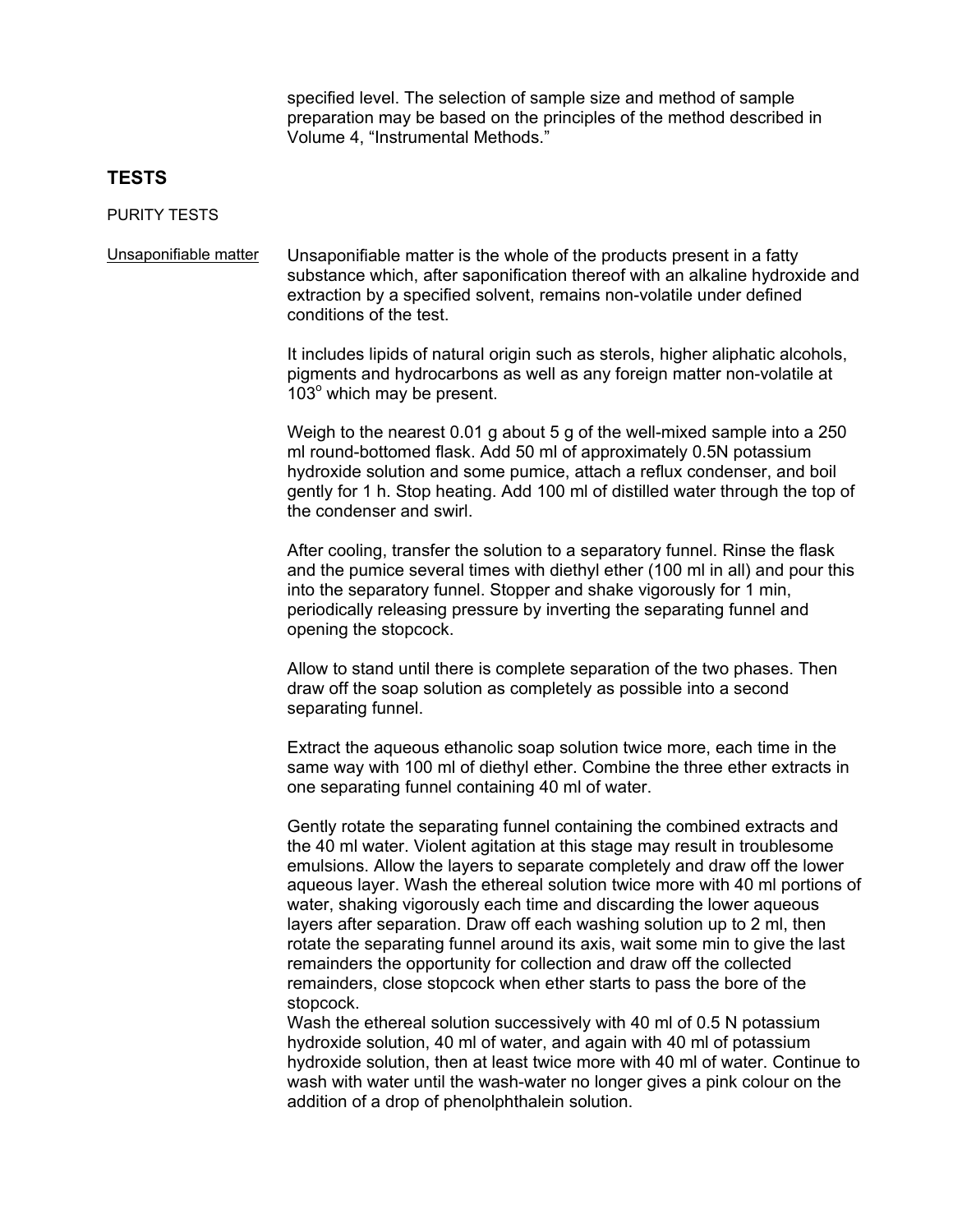Transfer the ethereal solution quantitatively a little at a time through the top of the separating funnel into a flask previously dried and weighed to the nearest 0.0001 g.

Evaporate the solvent by distillation on a boiling-water bath. Add 5 ml of acetone and remove the volatile solvent completely in a gentle current of air, holding the flask obliquely while turning it in a boiling-water bath.

Dry the residue at  $103\pm2^{\circ}$  for 15 min, placing the flask in an almost horizontal position. Cool in a desiccator and weigh to the nearest 0.0001 g. Repeat the drying for successive 15 min periods until the loss of weight between two successive weighings is less than 0.0015 g. Note: If constant mass is not obtained after three periods of drying, the unsaponifiable matter is probably contaminated.

After weighing the residue dissolve it in 4 ml of diethyl ether and then add 20 ml of ethanol previously neutralized to a faint pink colour, using phenolphthalein TS as indicator. Titrate with accurately standardized 0.1N ethanolic potassium hydroxide solution (prepare an approx. 1 N ethanolic solution by dissolving 60 g of potassium hydroxide in 50 ml of water and making up to 1 liter with ethanol; dilute this solution 1:10 with ethanol) to the same final colour.

Correct the weight of the residue for the free acidity content of the blank. Calculate the unsponifiable matter, in % (m/m) from:

$$
\frac{100 x (m_I - 0.281 x T x V)}{m}
$$

where

 $m =$  the mass, in q, of the test portion  $m_1$  = the mass, in g, of the residue  $V =$  the number of ml of the standardized potassium hydroxide solution used

 $T =$  the exact normality of the potassium hydroxide solution used

# **METHOD OF ASSAY**

Saponification of the salts and esterification by methanol of the fatty acids in the presence of boron trifluoride, alkaline methanol. Gas liquid chromatography of the fatty acid methyl esters.

# Part A - Preparation of the fatty acid methyl esters

# **Apparatus**

Principle:

- 50 and 100 ml ground-necked round-bottom flasks.
- Reflux condenser, 20 to 30 cm effective length, with ground joint appropriate to the flask.
- 250 ml separating funnels.
- Inlet tube for passing nitrogen.
- Test tubes with ground glass stoppers.
- Graduated pipette, capacity at least 10 ml, fitted with a rubber bulb or automatic pipette.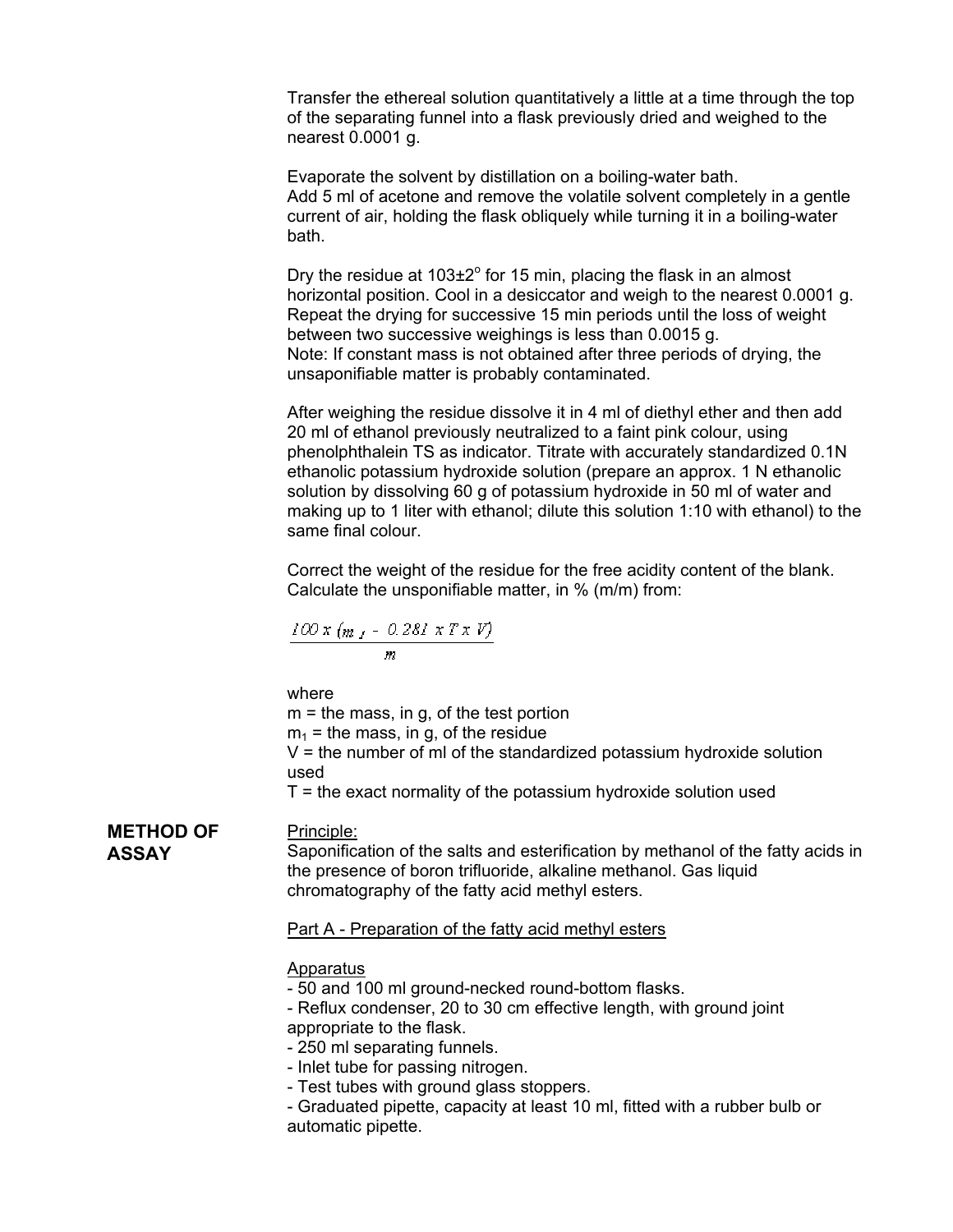- Boiling chips (fat-free).

### Reagents

- Heptane, chromatographic quality (Notes 2 and 4)

- Redistilled light petroleum (b.p.  $40-60^{\circ}$ ), bromine value less than 1, residue free, or hexane (Note 2)

- Sodium sulfate, anhydrous

- Sodium hydroxide, appropriately 0.5 N methanolic solution: Dissolve 2 g of sodium hydroxide in 100 ml methanol containing not more than 0.5% (m/m) of water. When the solution has to be stored for a considerable time, a small amount of white precipitate of sodium may be formed; this has no effect on the preparation of the methyl esters.

- Boron trifluoride, 12 to 25% (m/m) methanolic solution. 14 and 50% solutions are available commercially (Note 2).

Caution: Boron trifluoride is poisonous. For this reason it is not recommended that the analyst prepare the methanolic solution of boron trifluoride from methanol and boron trifluoride (Note 3).

- Sodium chloride, saturated aqueous solution

- Methyl red, 1 g/l solution in 60% (v/v) ethanol

- Nitrogen, containing less than 5 mg/kg of oxygen

### Procedure

Because of the toxic character of boron trifluoride, the following operations are best performed under a ventilated hood. All glassware must be washed with water immediately after use

Dry the sample at 105 $^{\circ}$  to constant weight, using 2 hour increments of heating. Accurately weigh about 350 mg of dried sample. Sample sizes larger or smaller than 350 mg may be taken, however, the size of flask and quantities of reagents should conform to the following table:

|          |      |      | weight of sample Flask capacity 0.5N NaOH Methanolic soln. of $BF_3$ |
|----------|------|------|----------------------------------------------------------------------|
| (mg)     | (ml) | (ml) | (ml)                                                                 |
| 100-250  | 50   |      | 5                                                                    |
| 250-500  | 50   | 6    |                                                                      |
| 500-700  | 100  |      | 9                                                                    |
| 750-1000 | 100  | 10   | イク                                                                   |

Place the desired amount of prepared fatty acids in the appropriate flask. Add the appropriate amount of methanolic boron trifluoride solution. Boil for 2 min.

Add 2 to 5 ml of heptane (Note 4) (the precise amount does not affect the reaction) to the boiling mixture through the top of the condenser and continue boiling for 1 minute.

Withdraw the source of heat, and then remove the condenser. Add a small portion of saturated sodium chloride solution and shake the flask gently by rotating it several times.

Add more saturated sodium chloride solution to the flask in order to bring the level of liquid into the neck of the flask. Allow to separate and transfer about 1 ml of the upper layer (heptane solution) into a ground-necked test tube and add a little anhydrous sodium sulfate to remove any trace of water. If the sample taken was 350 mg, this solution contains about 7-17 percent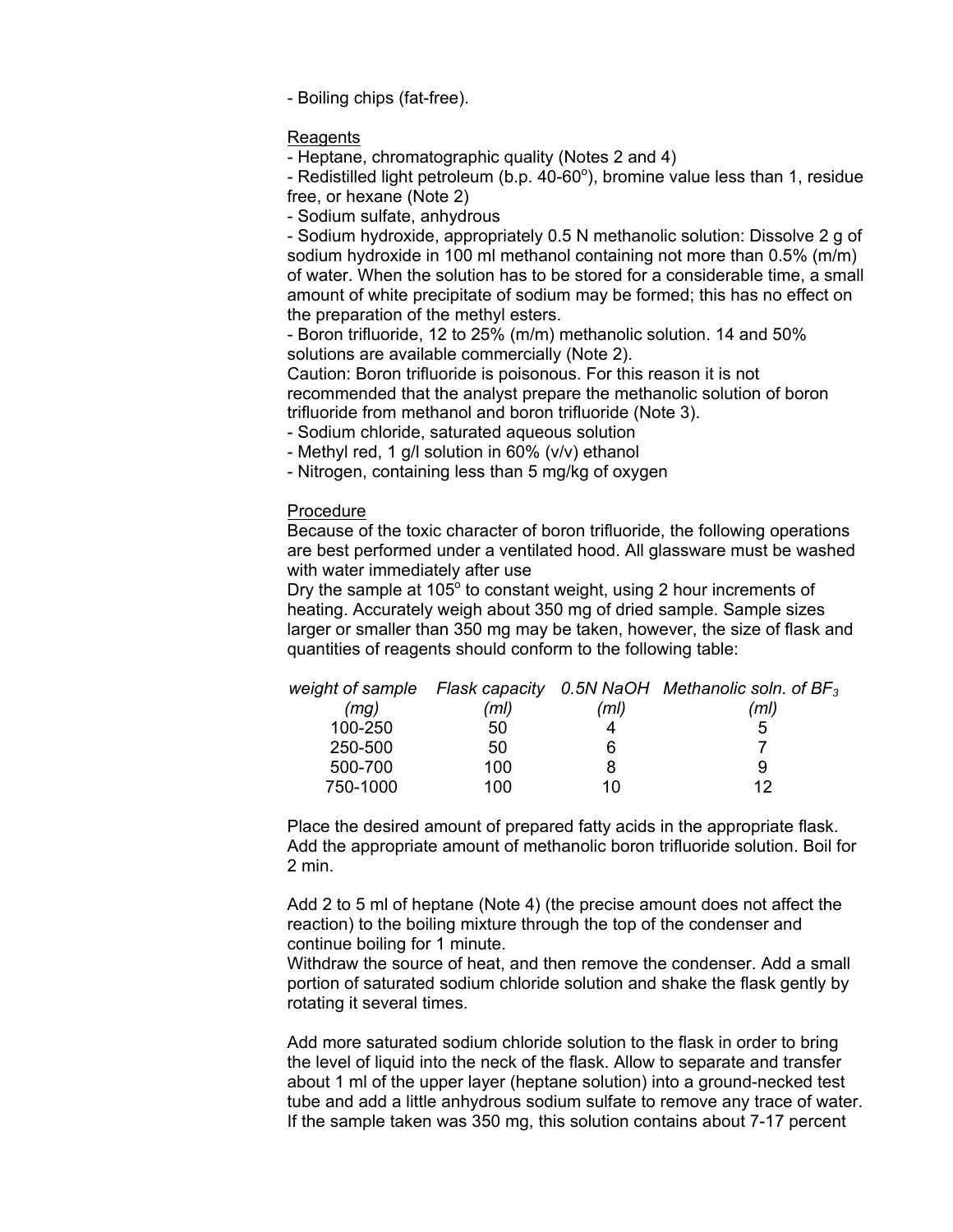of methyl esters and may be injected directly onto the column for gas-liquid chromatography. In the other cases dilute the heptane solution to obtain a 5-10% concentration of methyl esters (Note 6).

In order to recover the whole of the dry esters, transfer the saline solution and the heptane layer into a separating funnel. Separate the layers. Extract the saline solution twice with 50 ml portions of light petroleum. Combine the heptane solution and the two extracts, and wash them with 20-ml portions of water until free from acid (methyl red indicator). Dry over anhydrous sodium sulfate, filter and evaporate the solvent over a boiling-water bath in a current of nitrogen (Notes 6 and 7). For samples under 500 mg it is desirable to reduce proportionately the volumes of solvent and water used. Alternative methods which do not involve the use of boron trifluoride are available. In the general method the methylation reagents, 0.5 N methanolic sodium hydroxide and 12-25 % methanolic boron trifluoride, may be substituted with:

- 1 N Methanolic potassium hydroxide, (reacted with fatty substance in the presence of excess low moisture content methanol);

- Sodium methylate solution (prepared by dissolving 1 g of sodium metal in 100 ml of low-moisture content methanol).

#### **Notes**

1. If the unsaponifiable matter interferes, dilute the saponified solution with water and eliminate the unsaponifiable matter by extraction with diethyl ether or hexane. Acidify the aqueous soap solution and separate the fatty acids. Prepare the methyl esters from these as described.

2. In the course of the gas-liquid chromatography of the methyl esters, certain reagents, particularly the methanolic boron trifluoride solution may produce adventitious peaks on the graph (in the region of  $C_{20}$ - $C_{22}$  esters in the case of methanolic boron trifluoride solutions). Consequently any new batch of reagent should be checked by preparing the methyl esters of pure oleic acid, and chromatographing them; if an extraneous peak appears, the reagent should be rejected. The various reagents must not give peaks interfering with those of methyl esters of fatty acids during the gas-liquid chromatography.

The methanolic solutions of boron trifluoride must be stored in a refrigerator.

3. If it is absolutely unavoidable to prepare a solution of boron trifluoride from gaseous boron trifluoride, the recommended method is: Weigh a 2 l flask containing 1 l of methanol. Cool in an ice bath, and with the flask still in bath, bubble  $BF_3$  from a cylinder through a glass tube into the methanol until 125 g  $BF_3$  is absorbed. Perform the operation in a fumecupboard. BF<sub>3</sub> must be flowing through the glass tube before it is placed in and until it is removed from methanol to prevent liquid from being drawn into the gas cylinder valve system. Gas should not flow so fast that white fumes emerge from flask.

This reagent is stable for 2 years.

4. If fatty acids containing twenty or more carbon atoms are absent, hexane may be substituted for heptane (mixture of pure  $C_7$  isomers tested by qasliquid chromatography).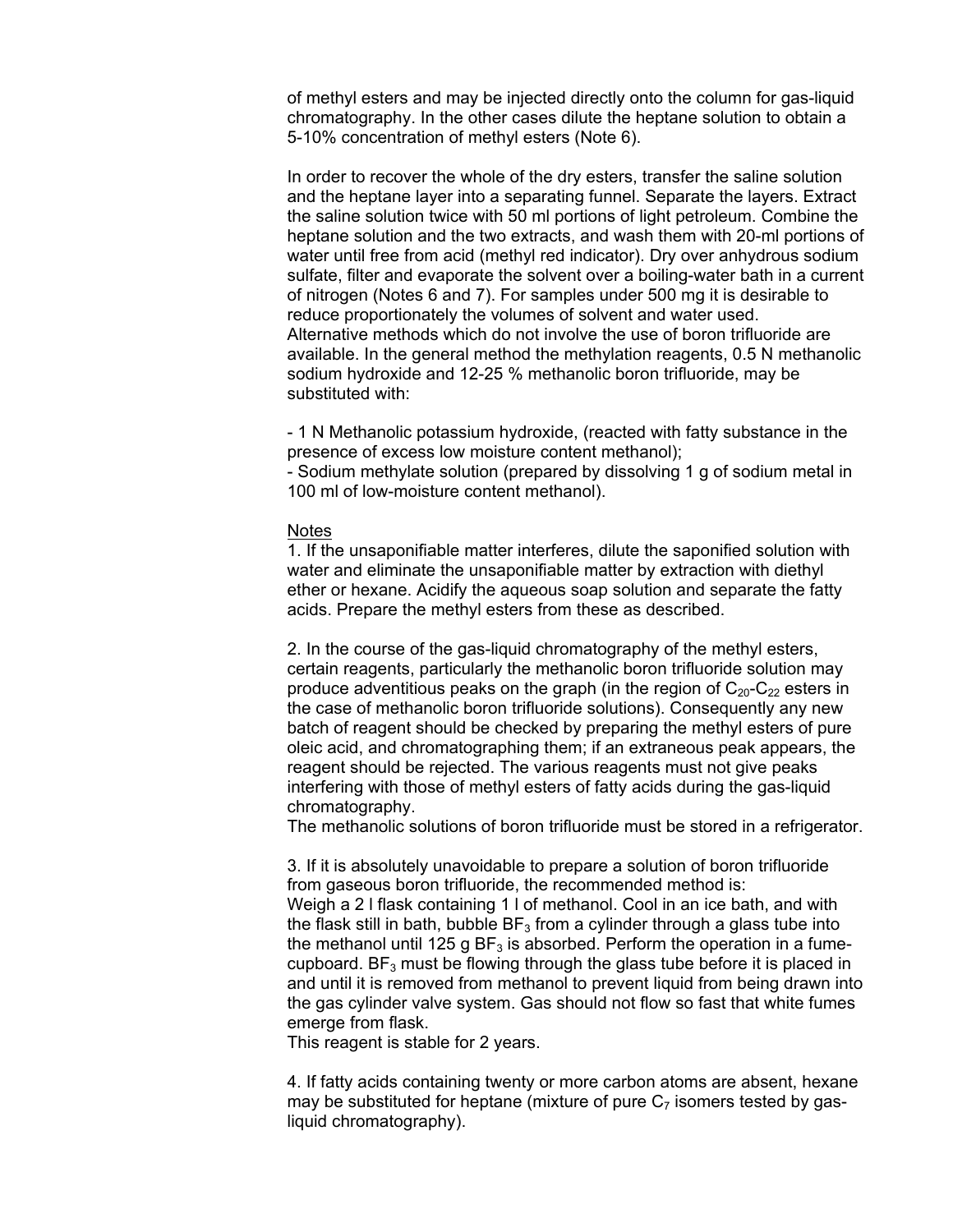5. If the suggested amount of sample is not available, 10 mg, or even less, may be used, provided that the amounts of reagents and the size of the containers are reduced proportionally.

6. Preferably, the solutions of methyl esters should be analysed as soon as possible. If necessary, the heptane solution containing the methyl esters may be stored under an inert gas in a refrigerator. In the case of prolonged storage, it is desirable to protect the methyl esters from autoxidation by adding to the solution an antioxidant in such a concentration as will not interfere with the subsequent analysis, e.g. 0.05 g/l of EHT (2,6-di-tertbutyl 4-methyl phenol).

If necessary, the dry and solvent-free methyl esters may be stored 24 h under inert gas in a refrigerator, or longer in sealed tube under vacuum in a deep-freeze.

7. There is some risk of losing part of the most volatile methyl esters if the evaporation of the solvent is prolonged, or if the current of nitrogen is too vigorous.

For infrared spectroscopy, elimination of the solvent must be as complete as possible.

For gas liquid chromatography remove solvent.

# Part B - Gas-liquid chromatography of fatty acid methyl esters

# **Apparatus**

The instruction given relate to the ordinary equipment used for gas-liquid chromatography, employing a packed column and a flame-ionization detector (Note 1). Any apparatus giving efficiency and resolution for the specific fatty substance is suitable.

# Gas liquid chromatography

Injection system: The injection system should have the least dead space possible. If possible, it should be heated to a temperature 20 to  $50^{\circ}$  higher than that of the column.

Oven: The oven should be capable of heating the column to at least  $220^\circ$ and of maintaining the desired temperature to within  $1^\circ$ .

If programmed heating is to be employed, an apparatus with a twin column is recommended.

Packed column:

- Column: The column must be constructed of a material inert to the substances to be analysed: glass or, failing this, stainless steel (Note 2); Length: 1 to 3 m, a relative short column should be used when long-chain acids ( $C_{20+}$ ) are present. For the determination of  $C_4$  and  $C_6$  fatty acids, a 2m column is recommended; Internal diameter: 2 to 4 mm.

# Packing

- Support: Acid-washed and silanized diatomaceous earth, or other suitable inert support with a narrow range  $(25 \mu m)$  of grain size between the limits 125-200 µm, the average grain size being related to the internal diameter and length of the column.

- Stationary phase: Polyester type of polar liquid (e.g. diethylene glycol polysuccinate, butanediol polysuccinate, ethylene glycol polyadipate ...) or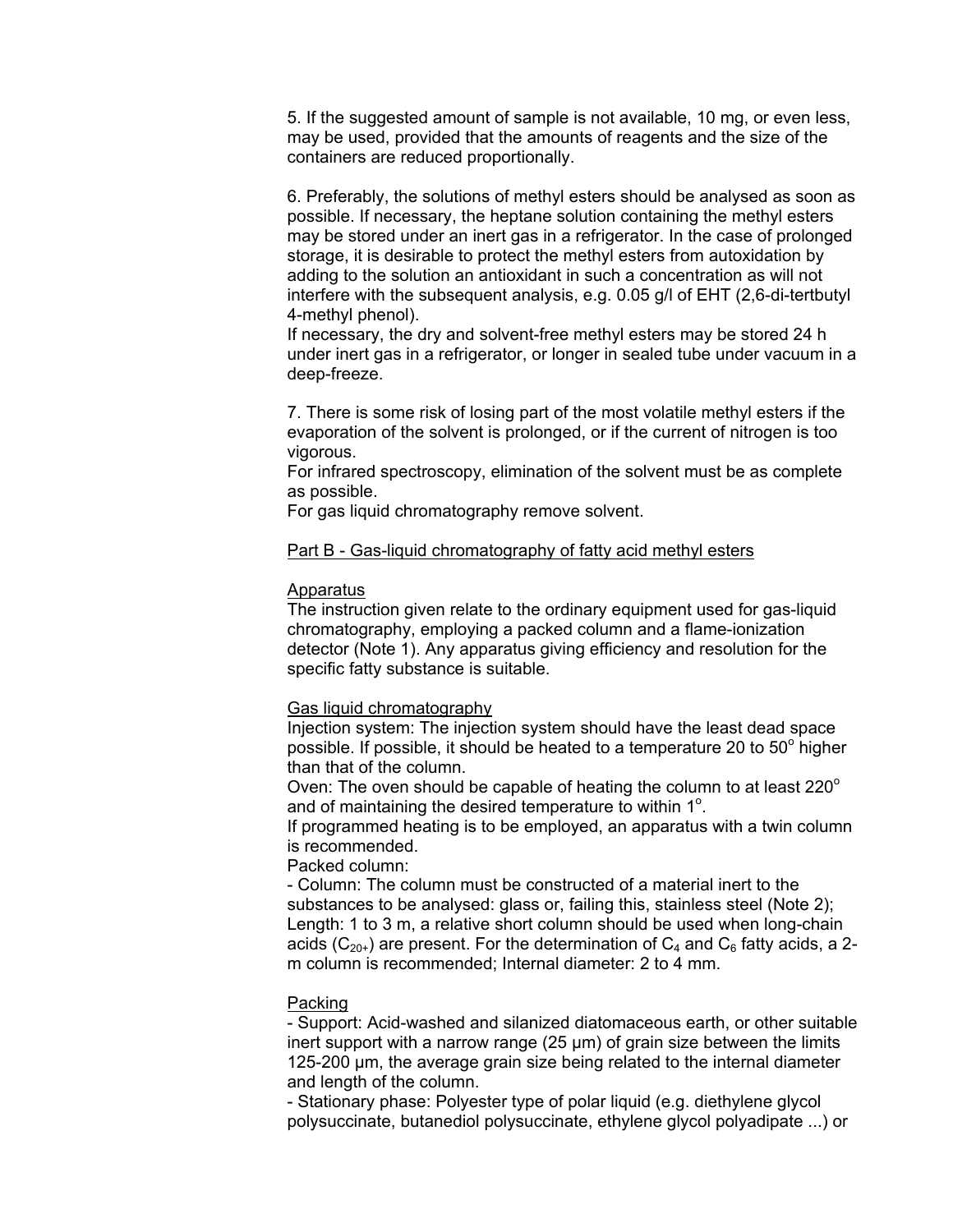any other liquid (e.g. cyanosilicones ...) meeting the requirements below. The stationary phase should amount to 5 to 20% of the packing. A nonpolar stationary phase can be used for certain separations - Conditioning the newly prepared column: The column being disconnected from the detector, if possible, heat the oven gradually to 185 $^{\circ}$  and pass a current of inert gas through the freshly prepared column at a rate of 20 - 60 ml/min for at least 16 h at this temperature, and for 2 h more at 195 $^{\circ}$ . Detector : The manipulations described below relate to the use of a flame ionization detector (Note 1).

Syringe: Syringe, maximum capacity 10 µl, graduated in 0.1 µl.

### Recorder

If the recorder curve is to be used to calculate the composition of the mixture analysed, an electronic recorder of high precision is required. It should be compatible with the apparatus used. The characteristics of the recorder should be:

- Rate of response below 1.5 sec, preferentially below 1 sec (the rate of response is the time taken for the recording pen to pass from 0 to 90% following the momentary introduction of a 100% signal)

- Breadth of the paper: 25 cm minimum

- Paper speed: 25-100 cm/h

# Integrator or Calculator (Optional)

Rapid and accurate calculation can be performed with the help of an electronic integrator or calculator. This must give a linear response with adequate sensitivity, and the correction for deviation of the base-line must be satisfactory.

#### **Reagents**

- Carrier gas: Inert gas (nitrogen, helium, argon ...) thoroughly dried and containing less than 10 mg/kg of oxygen.

- Auxiliary gases: Hydrogen (99.9% min.) free from organic impurities, air or oxygen.

- Reference standards: A mixture of methyl esters, or the methyl esters of an oil, of known composition, preferably similar to that of the fatty matter to be analysed.

Procedure

# Conditions of Test

Determining optimal operating conditions

As a rule, the figures shown in Table 1 and 2 below, will lead to the desired results.

# Table 1

| Internal diameter of column | Carrier gas supply |
|-----------------------------|--------------------|
| 2 mm                        | 15-25 ml/min       |
| 3 mm                        | $20-40$ ml/min     |
| 4 mm                        | 40-60 ml/min       |
|                             |                    |

# Table 2

Concentration of stationary phase Temperature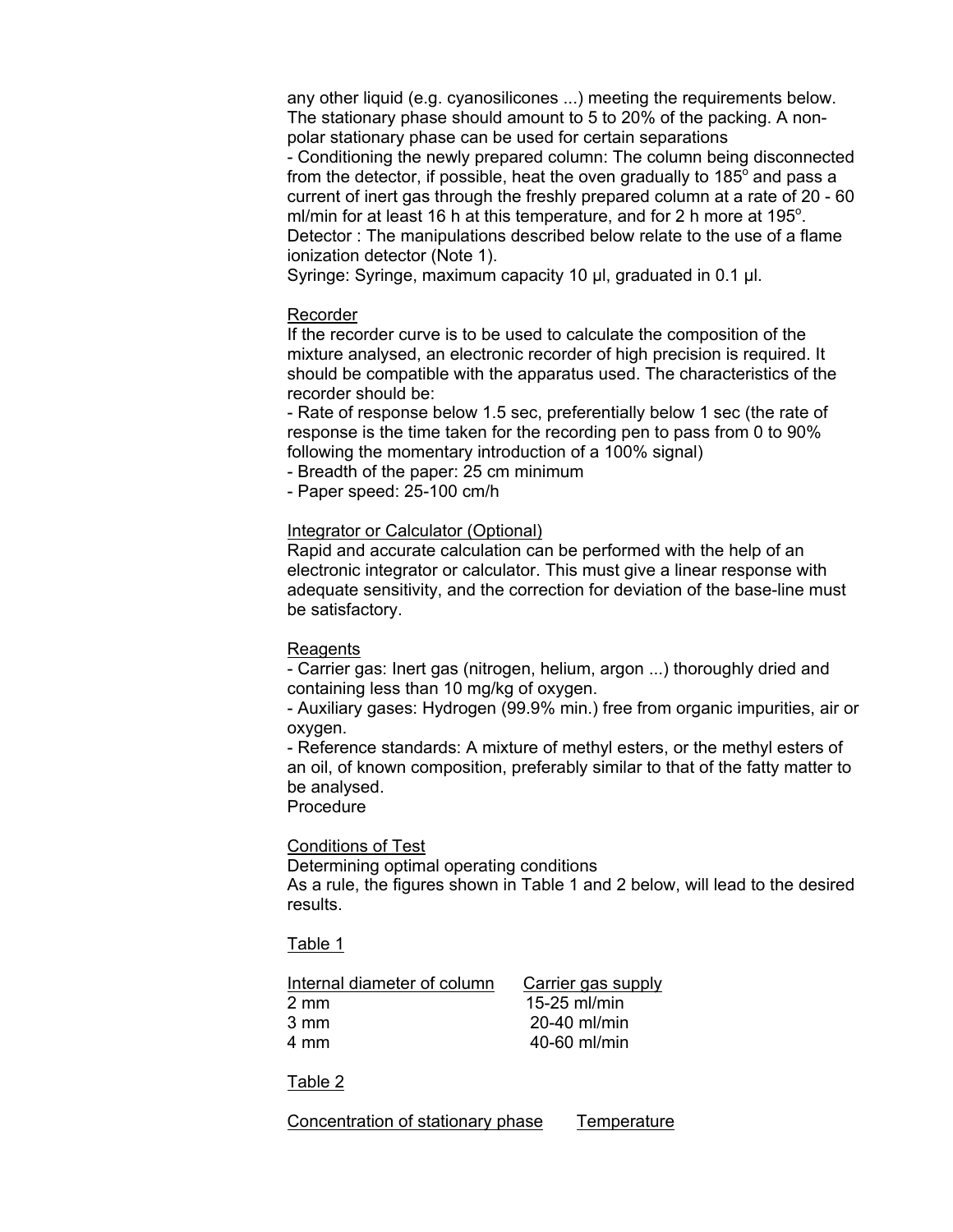| 5 %  | $175^\circ$ |
|------|-------------|
| 10%  | $180^\circ$ |
| 15 % | $180^\circ$ |
| 20%  | $185^\circ$ |

When the apparatus allows it, the injector should be at a temperature of about 200 $\mathrm{^oC}$  and the detector at a temperature equal to, or higher than, that of the column.

The flow of hydrogen to the flame-ionization detector is, as a rule, about half that of the carrier gas, and the flow of oxygen about 5 to 10 times that of the hydrogen.

### Determining the efficiency and the resolution (Optional)

Carry out the analysis of a standard of methyl stearate. Choose the size of the sample, the temperature of the column and the carrier gas flow so that the maximum of the methyl stearate peak is recorded about 15 min after the solvent peak, and rises to three-quarters of the full scale - Analysis

The sample for examination shall be 0.1 to 2 µl of the heptane solution of methyl esters obtained according to Part A. In the case of esters not in solution, prepare an approximate 10% solution in heptane and inject 0.1 to 1 µl of this.

As a rule, the operating conditions will be those defined above. Nevertheless, it is possible to work with a lower column temperature where the determination of acids below  $C_{12}$  is required, or at higher temperature when determining fatty acids above  $C_{20}$ .

On occasion, it is possible to employ temperature programming in both the previous cases. If the sample contains the methyl esters of fatty acids below  $C_{12}$ , it is necessary to inject the sample at 100 $^{\circ}$  (or at 50-60 $^{\circ}$  if butyric acid is present) and immediately to raise the temperature at a rate of 4-8 $\delta$ /min to the optimum. In some cases the two procedures can be combined: after the programmed heating, continue the elution at a constant temperature until all the components have been eluted. If the instrument does not operate with programme heating, work at two fixed temperatures between 100 $^{\circ}$  and  $195^\circ$ .

# Expression of the results

# Qualitative Analysis

Analyse the reference standard mixture of known composition in the same operating conditions as those employed for the sample, and measure the retention distances (or retention times) for the constituent fatty esters. Using a semi-logarithmic paper, construct the graphs showing the logarithm of the retention distance (or retention time) as a function of the number of carbon atoms of the acids; in isothermal conditions the graphs for straight chain esters of the same degree of unsaturation should be straight lines. These straight lines are approximately parallel.

Identify the peaks for the sample from these graphs, if necessary by interpolation. It is necessary to avoid conditions such that "masked peaks" exist, i.e. where the resolution is insufficient to separate two components.

# Quantitative Analysis